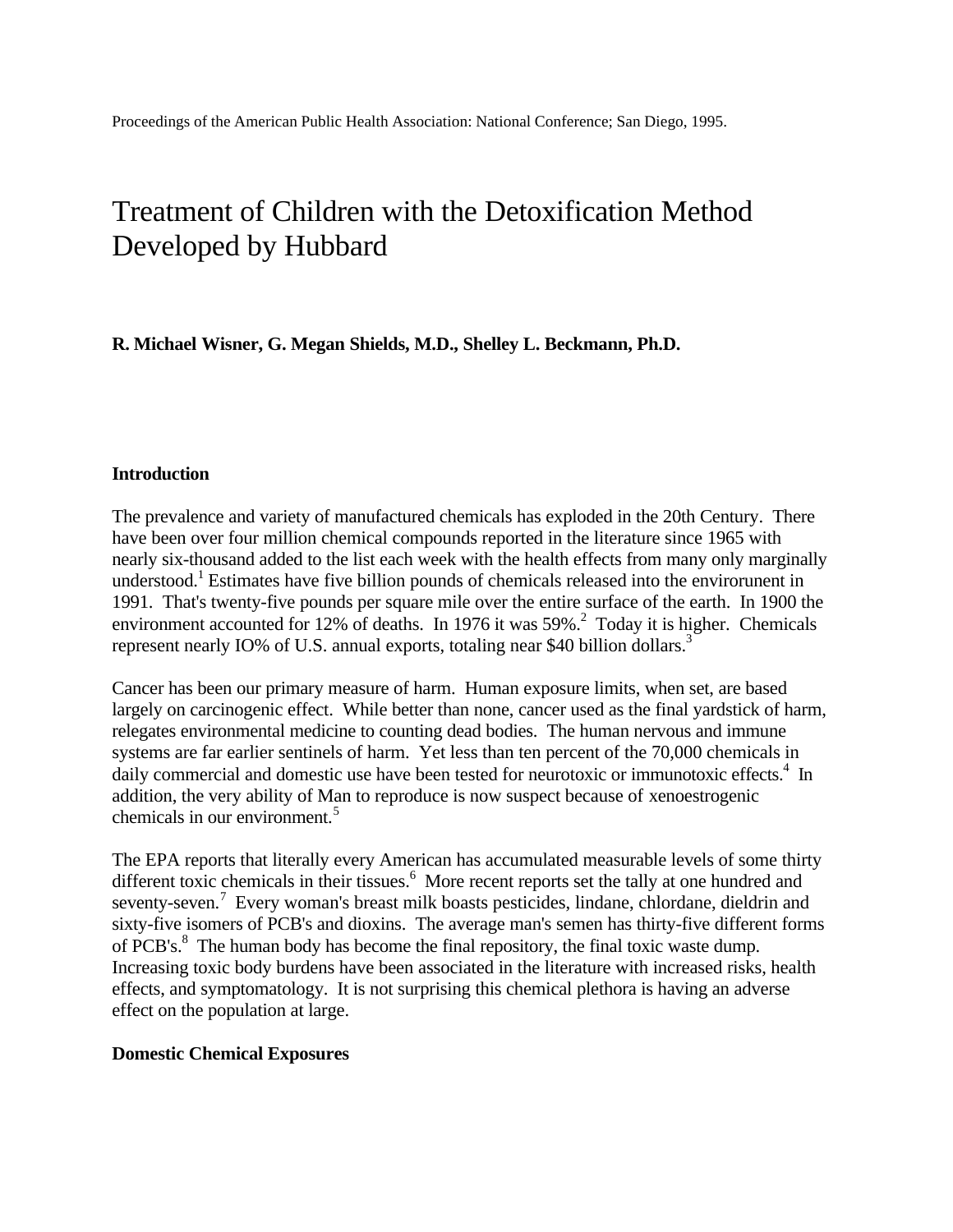The sanctity and safety of the American home is questionable. The number of chemicals found in the average U.S. home reaches into the thousands. Homemakers show excess cancer deaths as compared to women who work outside the home.<sup>9</sup> Every year there are between five and ten million household poisonings.<sup>10</sup> The New York Poison Control Center reports 85% of product warning labels are inadequate.<sup>11</sup> Toxic solvents in paints and cleaning products, perchloroethylene in dry cleaning chemicals, 4 phenylcyclohexane in carpets, isocyanates in glues, lead in old plumbing and paints, pesticides, termcides, dioxins in bleached paper products, chlorine compounds in shower water, asbestos and formaldehyde insulators, and radon gas make up just the initial "dirty dozen." "le there is a dearth of pharmacokinetics data, many of these chemical compounds have oil-soluble metabolites that are known or suspected to store in the human body. Increased endogenous dose is linked to increase health risks.<sup>12</sup>

Domestic exposure to pesticides has been associated with a five-fold increase in childhood cancer.<sup>13</sup> Parental exposure at work to solvents is strongly correlated with childhood leukemia at home. The exposure coming from the parent's clothes and breath. Domestic health consequences are exacerbated if the home is designed as a tight building or lacks adequate ventilation.

# **School Exposures**

Schools often present a hotbed of chemical exposure normally outside parental control. Commercial-grade cleaning solvents, glues, waxes, polishes, paints, pesticides are often used. Radon and electromagnetic radiation from electric power substations are seldom monitored. Many older buildings are permeated with lead from old paint chipping and dusting. Nearly 10% of schools have been found to contain dangerous levels of asbestos. An estimated three million school children and some six-hundred thousand teachers and school employees are exposed to dangerous levels of this carcinogenic substance. $^{14}$ 

#### **Children**

One consequence of widespread chemical contamination is the occurrence of chronic health effects in children. Nearly two million American children, ages one to five, suffer from lead poisoning. Fifteen percent of children under the age of six (three million preschoolers) have blood lead levels that exceed standards and can cause permanent neurological effects.<sup>16</sup> Lead demonstrates that behavioral problems may well be the earliest sign of low level chemical exposure. The unanticipated damage from low levels of lead are a disturbing harbinger of the what the future may hold.

The effects on young children are often more severe than they are on older people in the same family. The effective concentration of the chemical may be higher in children. Also, children may be developmentally more susceptible to adverse effects. The blood brain barrier is less well developed, allowing more chemicals to pass through and cause damage.<sup>1617</sup>

Contributing factors include: smaller body mass, less developed immune system, higher rate of metabolism, increased susceptibility to developmental effects caused by hormonal disruption, and dietary intake.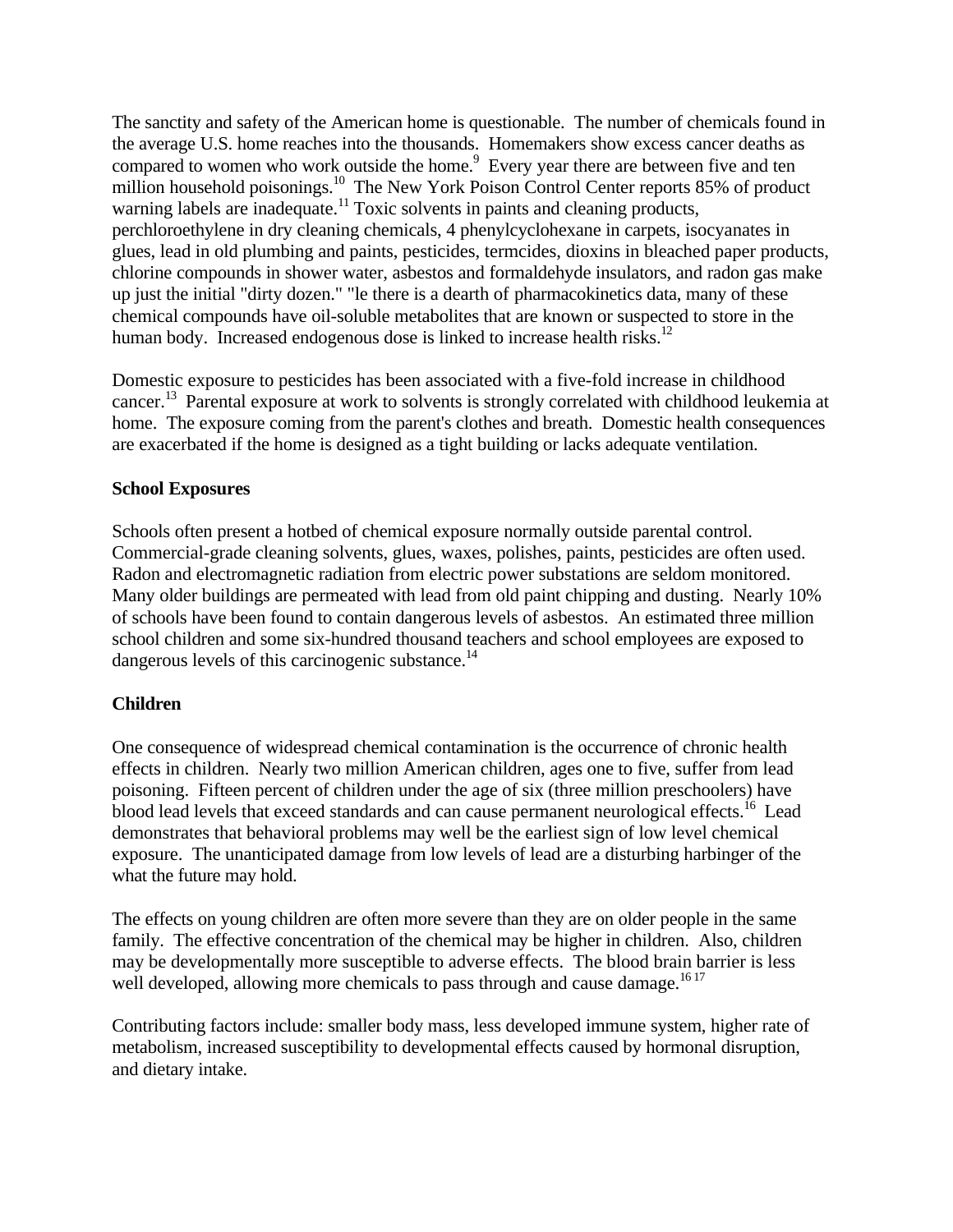### **Treatment of Xenobiotic Exposures**

Amelioration of health effects can involve several approaches. Foremost is the removal of exposure source. Environmental sensitivities may respond to chemical desensitization. Proper nutrition may counter deficits-common to chemical exposures. Finally, the reduction of toxic body burdens may reduce symtomatology and accelerate recovery. EDTA chelation has demonstrated symptom remediation by eliminating toxic body burdens of lead.<sup>18</sup> However, while EDTA chelation has proved successful with certain water soluble metals, it cannot eliminate the more pervasive lipophilic toxic compounds.

There are many instances where entire families have become ill following inadvertent exposure to toxic chemicals. In this presentation, we will focus on the treatment of eighteen children from ten such families with the detoxification method developed by Hubbard.

# **Toxic Body Burden Reduction**

The detoxification method developed by Hubbard is designed to gradiently mobilize and excrete fat-stored xenobiotics. This approach has proven safe and effective in patients with a variety of chemical exposures, including Michigan farmers exposed to pesticides and PBBS, electrical workers exposed to PCBS, painters exposed to heavy metals and chlorinated solvents, firemen exposed to dibenzodioxins and dibenzofurans, and drug users. Studies have shown a consistent pattern of reduced body burdens associated with symptom reduction.<sup>19 20 21 22 23 24 25 26 27 28 29 30</sup>

The need for toxic body burden reduction was again emphasized by a recent study of Michigan women. Breast tissue from women with breast cancer was compared to tissue from women with other breast diseases. Women with cancer had fifty to sixty fold higher levels of organochlorine compounds including pesticides and PCBs in their breast tissue than the women without cancer.<sup>31</sup>

#### **Study Group**

The study group consists of 18 children from 10 families. In each of these cases, the entire family became ill following a known change in their environment. The distribution of families, children, and contaminant are shown in Table 1.

| <b>No. OF FAMILIES</b> | <b>CHEMICAL</b>           | No. OF CHILDREN |
|------------------------|---------------------------|-----------------|
| Four                   | Chlordane                 | S1X             |
| Two                    | 4 phenylcyclohexane       | <b>SIX</b>      |
| One                    | Aldrin and Dieldrin       | two             |
| One                    | Unknown water contaminant | two             |
| One                    | Heavy metal               | one             |
| One                    | Paints and solvents       | one             |

#### TABLE I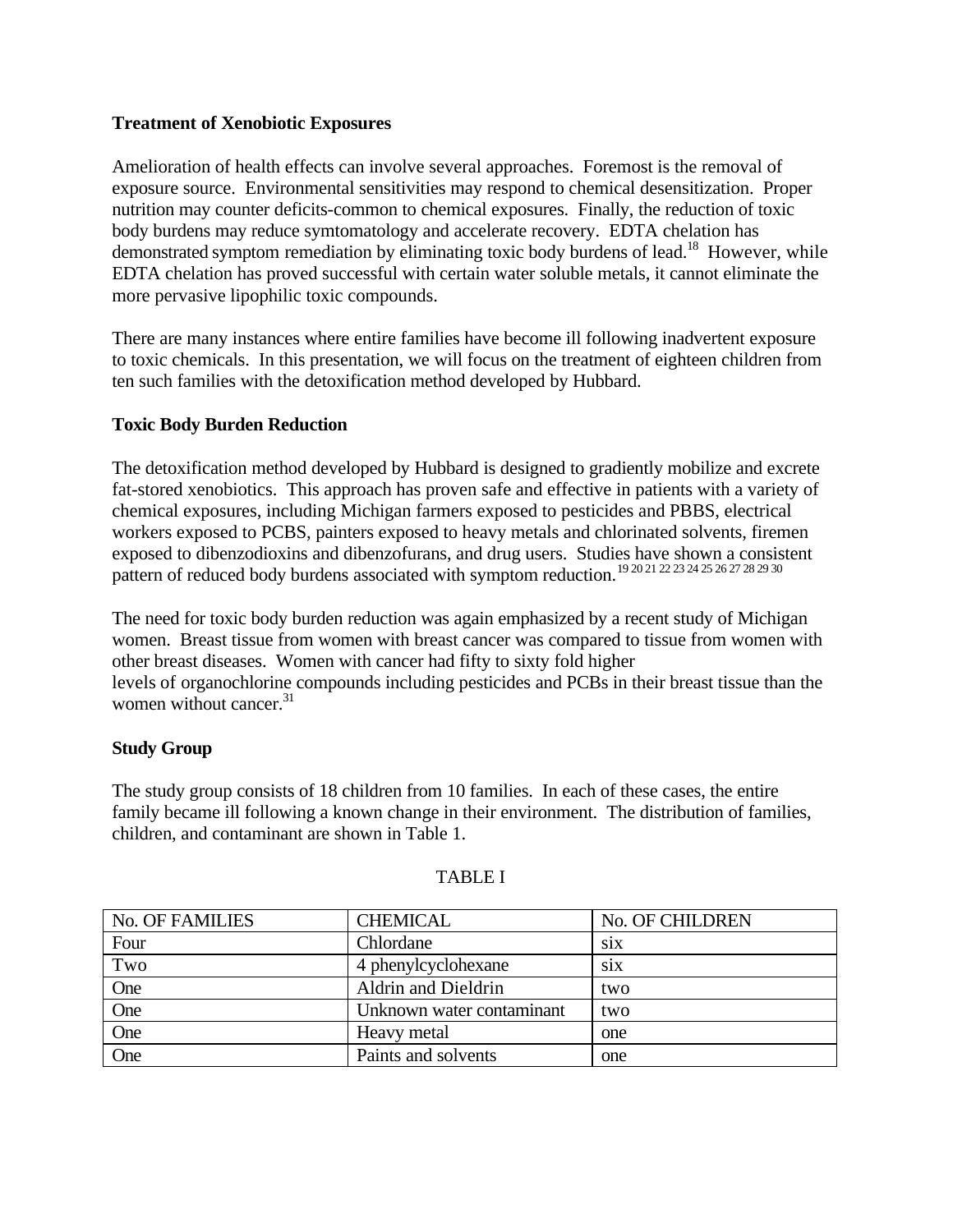Children in these families ranged from neonatal to fifteen years old at the time of exposure. Treatment ages ranged from four to twenty-one. Their chief complaints included headaches, allergies, respiratory problems, recurrent infections, fatigue, and multiple chemical sensitivities (Table II).

# TABLE II

### CHIEF COMPLAINTS

| <b>COMPLAINT</b>            | <b>NO.OF CHILDREN</b> |
|-----------------------------|-----------------------|
| Environmental sensitivity   | SiX                   |
| Headache                    | SiX                   |
| Fatigue                     | five                  |
| Allergies                   | two                   |
| Respiratory problems        | three                 |
| <b>Recurrent infections</b> | two                   |
| No major complaint          | one                   |

#### **Detoxification Treatment, Hubbard method**

The Hubbard program is an intensive detoxification program. As with adults, children were medically screened prior to treatment, and given a detailed medical history and physical examination. Routine blood and urine screens were performed. Contraindications to treatment are described in the literature elsewhere, but include heart disease, kidney disease, diabetes, liver disease, hypertension, and inability to participate in a mild physical therapy exercise program.

The program was delivered in a clinical setting. Fat biopsies were judged, in most cases, as too invasive given the age of most of the participants.

In summary, the Hubbard protocol consists of : 1) Medical exam and diagnostics 2) Incremental dosages of nicotinic acid (niacin) to promote turnover of fatty acids 3) The starting dose is normally 100 mg and increases over treatment period (on average two to four weeks) 4) Running (or if unable, alternate aerobic physical therapy exercise as prescribed by the physician) to promote deep circulation. Normally 20 to 30 minutes 5) Alternating periods in a low temperature, ventilated sauna to promote sweat and sebaceous gland excretion 6) Proper cool downs as needed with replacement of water, salts, and minerals 7) Polyunsaturated vegetable oil administered orally to reduce enterhepatic recirculation. Normally a few tablespoons a day taken with food 8) Replacement and balance of vitamins and minerals 9) Adequate fresh vegetables and fiber in diet IO) Adequate sleep and schedule with ideally five hours per day on treatment.

The standard Hubbard protocol was given to these children. However, there were physician modifications to allow for their decreased body size. In addition, extra attention was paid to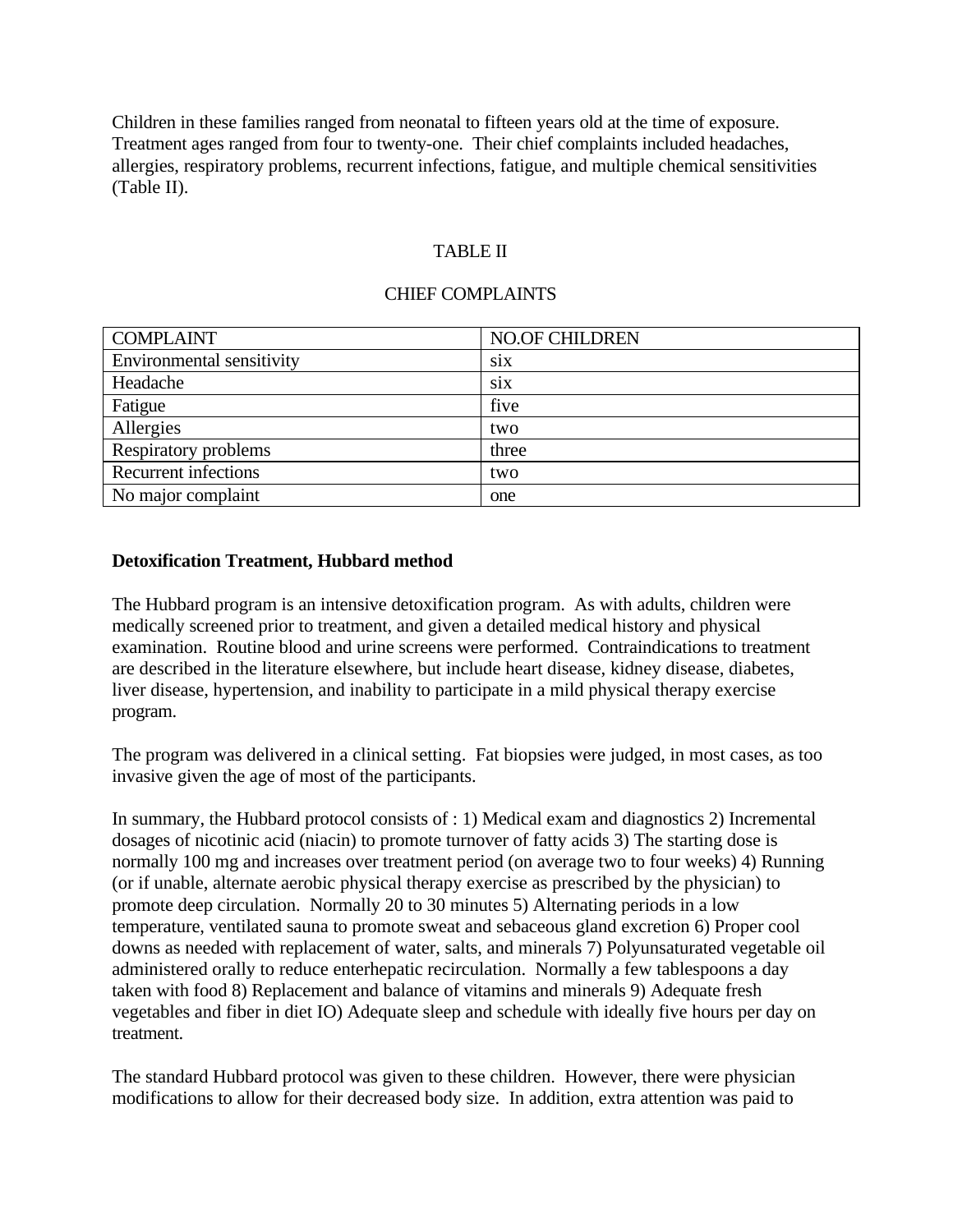clearly informng the patients as to the purpose of the program and its end point, so they knew what to expect and could communicate well with the supervisory staff.

Specific modifications included: 1) Lower niacin starting (25 mg), incremental, and end point doses 2) Reduced oil doses to avoid gastric distress 3) Powdered vitamins (not pills) at less than adult doses made palatable in fruit juice mixes 4) Treatment intervals reduced to maximum of fifteen minutes — smaller body sizes having more rapid core temperature increases 5) Extra supervision to monitor: dehydration, overheating, and inadequate salt or mineral replacement 6) Total treatment time per day reduced to three hours 7) Additional dietary supervision.

# **Treatment Results**

The treatment of the cohort resulted in significant improvement in their symptom profiles. Patients rated the severity of eighty-seven symptoms before and after treatment. These symptoms were grouped in several categories with the average severity calculated before and after treatment.

Figure I demonstrates marked improvement in patient symptom severity following the detoxification treatment. On follow-up 89% reported long-term improvements in symptom profiles.

# **FIGURE I**



# SEVERITY OF SYMPTOMS, BY CATEGORY

The following summarizes two such cases.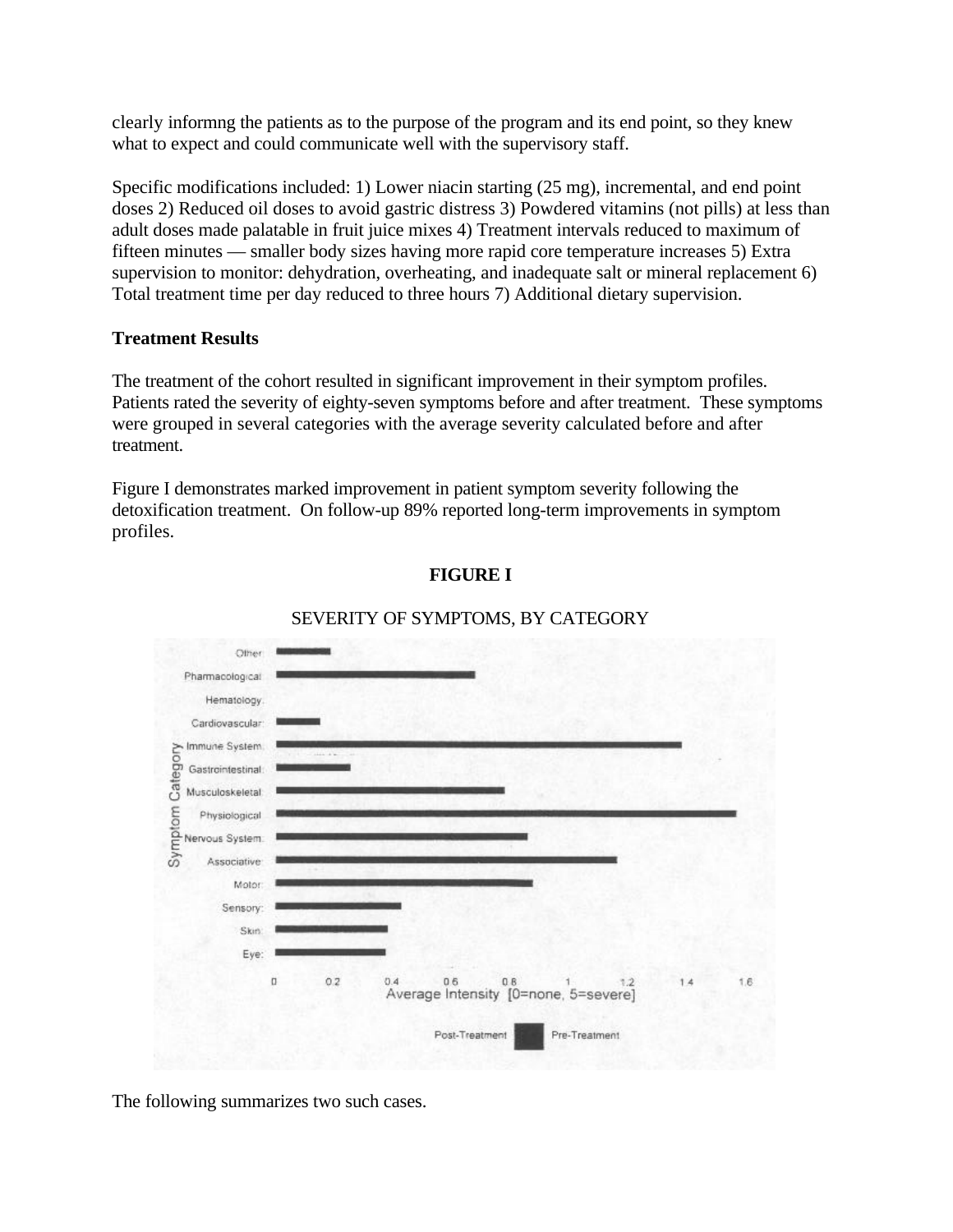# **CASE HISTORY 1**

Case One is a six year old girl exposed in utero to fumes from new carpeting. The entire family of two adults and five children became ill after the installation of new carpeting. After three weeks the family was forced to abandon their home which was permeated by fumes. Carpet samples were sent to Anderson Laboratories for study, where mice with special diagnostic monitors attached are exposed to carpet samples within a controlled environment and observed. When exposed to the specific carpet, they all died within several hours. This lab result was unprecedented. 4 phenyicyclohexane was the suspect agent as the latex backing of the carpet had admittedly not been properly cured. This celebrated case eventually resulted in the mother testifying before Congress, which then enacted new labeling criteria for carpeting.

The patient had extreme multiple chemical sensitivities. She was unable to leave the home and was quite ill. She was unable to perform rudimentary tasks expected of a six year old. Her initial niacin dose was 25 mg with increments of 25 to 50 mg on subsequent treatment days to an end point dose of 212 mg. Her average oil intake was one to two teaspoons. She averaged three hours per day on treatment. She completed treatment in twenty-nine days.

Detoxification effected long-term improvement in her environmental sensitivities. Her task performance improved, and she was able to go outside her home and take art classes for the first time.

# CASE **HISTORY 2**

Case Two is a fourteen year old girl. Her family was stricken ill by repeated misapplications of dieldrin to their home two years previously. Her chief complaints were headaches, acne, and nausea. Due to her body size she was able to do a full protocol with addition supervision paid to diet and communication. She underwent a fat biopsy before and after detoxification. The adipose tissue was extracted and a GC scan for organochlorines was performed. Dieldrin metabolites were below detection limits; however, the DDT metabolite, DDE, was found at 2.08 ppm before detoxification, and 0.24 ppm after detoxification. Following treatment she reported significant improvements in headaches and acne.

#### **Conclusion**

Familial chemical contamination will continue to occur in our modem society. Where children have become ill following chemical contamination, detoxification treatment provides a viable approach. The treatment is safe and provides long-term improvements in the health profiles of exposed children increasing their ability to become productive members of society.

<sup>&</sup>lt;sup>1</sup>Council for Environmental Quality Control. *Environmental Quality*. Washington, D.C.: United States Government Accounting Office, 1979.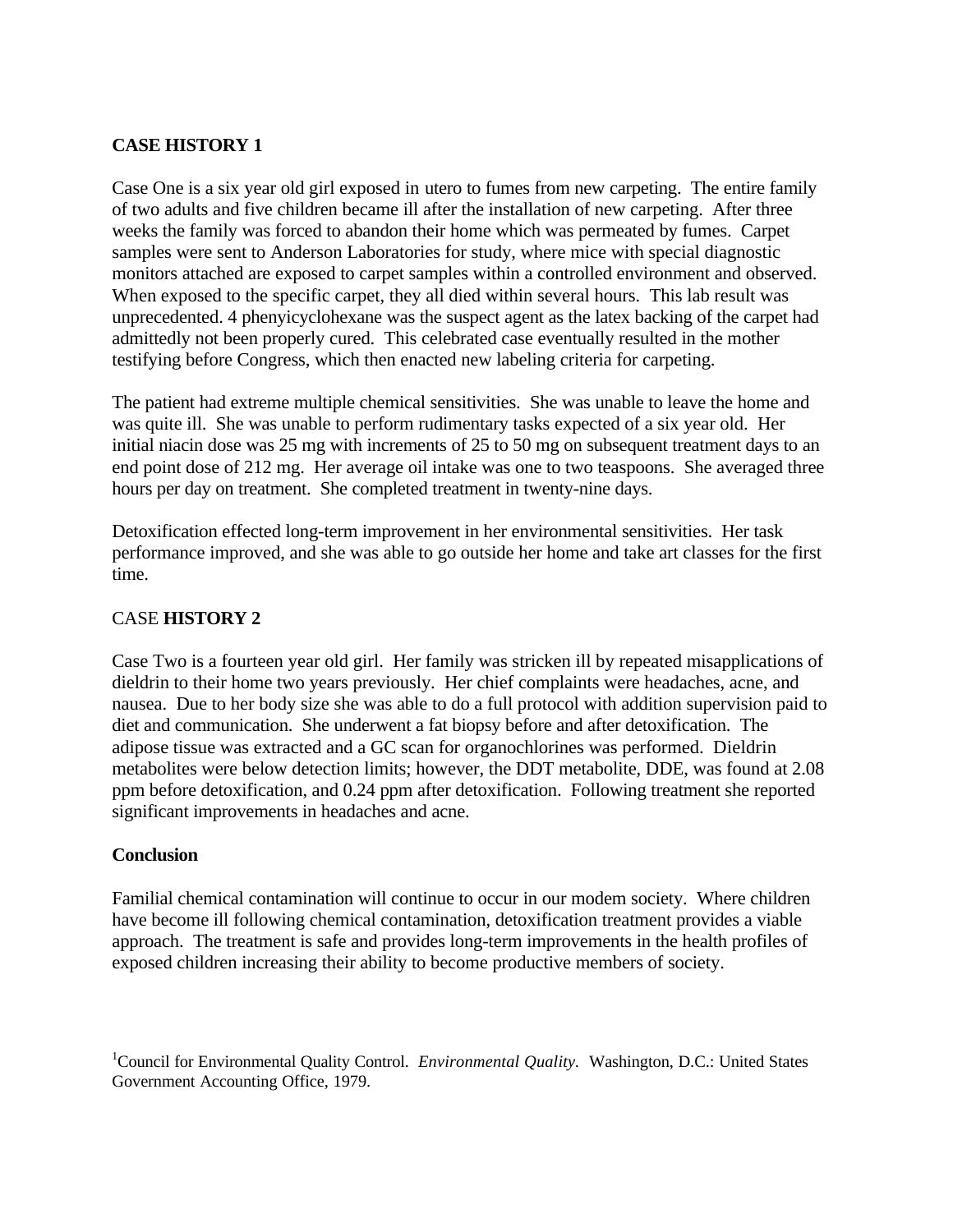<sup>2</sup>Canlon, Michael J. *EPA Cites U.S Environment as a Leading Cause of Death.* Washington, D.C. U.S. Environmental Protection Agency.

<sup>3</sup>Hoffhian, Mark. *The World AImanac and Book of Facts,* New York, New York, Pharos Books, 1992.

<sup>4</sup>Natural Resources Defense Council. *Twenty-Five Year Report.* New York, New York: Natural Resources Defense Council, 1995, p. 14.

5 Davis, Devra & Bradlow, H. "Can environmental estrogens cause breast cancer?" *Scientific American,* 1995, p. 166-172.

<sup>6</sup>*U.S.EPA. Broad Scan Analysis of theFY82 National Human Adipose Tissue Survey:Specimens.* Volumel. Washington,D.C. UnitedStatesEnvirommentalProtectionAgency,EPA-56075-86-035, 1986, p. 1-17.

<sup>7</sup>Weilbacher,M."Toxic-shock: the environmental-cancer connection." *E TheEnvironmenta/ Magazine*, 1995; VI(3): 30.

<sup>8</sup>Weilbacher, M. "Toxic-shock: the environmental-cancer connection." *E The Environmental Magazine,* 1995; VI(3): 30.

<sup>9</sup> Sterling, D.A. Presentation at National Center of Health Statistics Conference, July 15, 1-7, 199 1, Washington, D.C.

<sup>10</sup> Dadd, D. *Non-Toxic Home,* Los Angeles, CA., Jeremy Tarcher, Inc., 1986. pp. 10.

<sup>11</sup> Dadd, D. "Cleaning products," *The Non-Toxic Home and Office*, Los Angeles, CA., Jeremy Tarcher, Inc. 1992. p. I 1.

<sup>12</sup>Randolph, T. *Alternative Approach to Allergies,* New York, New York, Harper & Row Publishers, 1989. pp.249-265.

<sup>13</sup>Lowengart, R., et al. "Childhood leukemia and parents' occupational and home exposures." *Journal of the National Cancer Institute,* 1987; 79:3946.

*<sup>14</sup>Bergin, E. & Grandon, R. How to Survive in Your Toxic Environment.* New York, New York: Avon Books, 1984, p. 16.

<sup>15</sup>Florini, K. & Silbergeld, E. "Getting the lead out." *Issues in Science and Technology, 1993* -, 4: 35.

<sup>16</sup>National Research Council. *Pesticides in Diets of lnfants and Children.* Washington, D.C.: National Academy Press, 1993, p.3.

 $17$ Swell, B. & Whyatt, R. "Intolerable risks: pesticides in our children's food." New York, New York: Natural Resources Defense Council, 1989.

<sup>18</sup> Florini, K. & Silbergeld, E. "Getting the lead out." *Issues in Science and Technology,* 1993; 4: 35.

<sup>19</sup>Schnare, D., et al. "Evaluation of a detoxification regimen for fat stored xenobiotics." *Medical Hypotheses,* 1982; 9: 265-282.

 $^{20}$  Shields, M. & Ben, M. "Body burden reductions of PCBS, PBBs and chlorinated pesticides in human subjects." *AAFB]O: A Journal of the Human Environment,* 1984; 13(5-6): 265-282.